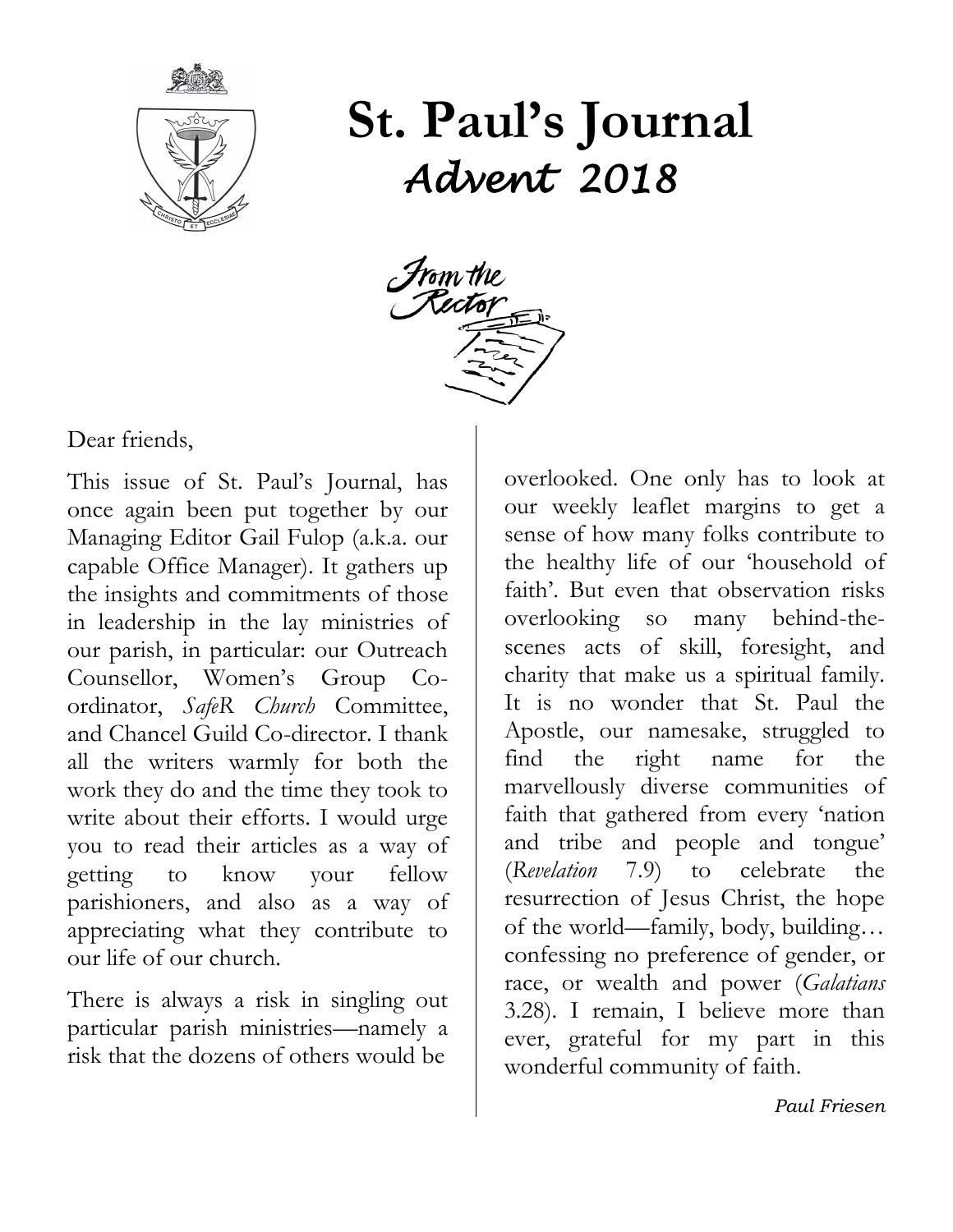# **Parish Life & Mission at St. Paul's**

#### **Euphoria. Do You Hear It?**

Having entered the drive through I made my order. The coffee was strong and yet satisfying, as was the warmed-up oat bar. I had made a simple choice. It took no thinking. In our busy lives we face personal choices on a daily basis—some automatic, intentional, reflexive, unconscious, instinctual, random, habitual, or easy. For example, buying that coffee, extending a smile, giving a handshake, paying bills, daily chores and routines, various disciplines, work responsibilities. Others are more nuanced and perhaps very difficult, depending upon our mood, coupled with a lack of will. For example; exercise, pushing away from the table, responding kindly to a comment instead of rudely with a reaction, overcoming a habit, exercising coping strategies. Then there is the execution of the acts of the Spirit; love, Joy, Peace, Patience, Kindness, Goodness, Gentleness, Faithfulness, Self-Control. These nine biblical acts can be hard at times.

Robert Schuller, an American Pastor once coined a phrase, "If it's gonna be, it's up to me." There is great power in personal choice. There are many things that we can do. But it involves the first step. Active will verses passive inertia can create an emotional stalemate. However, when one fully understands the outcome of personal choice it can be a powerful liberating reality. It could be argued that difficult choices are difficult because they are difficult. This is a reframing reminiscent of David Hume's

basic argument against miracles; "miracles don't happen because miracles don't happen." But what about "difficult choices are difficult, because they are difficult"? They are not impossible or necessarily improbable. They are just tough. But in the execution of a positive difficult choice, an emotional liberation of sorts is the outcome. You did the right, difficult, almost impossible thing, and as a result you feel a freeing sort of exhilaration. It's euphoric! That right thing may have been worked out in a process but nevertheless you did it! And you pushed against a load of inertia, and human will. A Ph.D. dissertation does not appear in the National Library of Canada, suddenly.

Choices that are very difficult often are preceded by a strategy—this is the nuance. I want to overcome a desperate seemingly impossible addiction, and I don't think I can do it. Or I want to exercise, initiate specific coping mechanisms to distract myself from an emotional trauma, stop biting my nails, lose weight, and overcome something emotionally difficult. I love the story of the little engine that could. A little engine was given a task. Shunt a loaded train to the top of a mountain. The thought was at first daunting, and seemingly impossible. But once connected to the train, the little engine began his/her task. Soon he/she began to recite aloud a mantra, "I think I can, I think I can, I think I can." And she/he did. How do you spell euphoria? Can you hear it?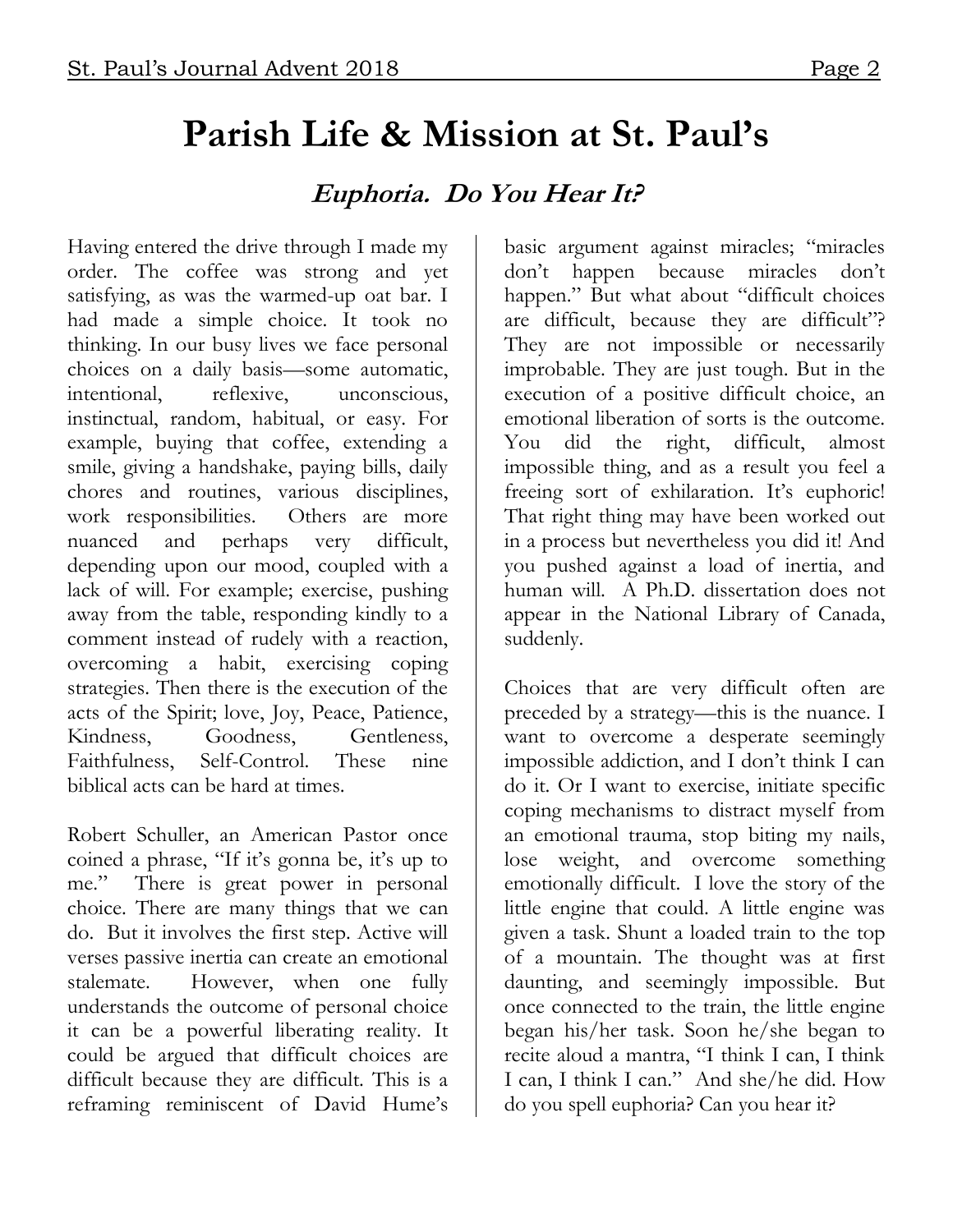The strategy, one step at a time, or better still one roll of his/her little truck's wheels, on revolution at a time; the goal, getting to the top of a mountain. No runner sets out on a goal with the "I can't do this" attitude. No mountain climber even for a second allows for a doubt that they will reach the ascent. The goal is one step at a time. But the goal is divided into short small stages.

Many years ago I climbed Mt. Kenya (18,000 ft.) with a group of others. The people who did not succeed in the end did not have the will to do so in the beginning. Instead, written into their narrative was, "I'll try…I hope so." You know where that led. When anyone is climbing a mountain she or he has to be ferociously willful. "I will do this." Then at the peak, euphoria. Can you hear it?

All this to say this: a difficult choice begins with a determined strategy fueled by will. A strategy that is broken down into small pieces is doable. When you just look at the end goal you might walk away. But when your goal is one step at a time, the possibility becomes plausibility. Once a difficult goal is achieved the next one is better understood for what it is. A marker has been set. "I can do this because I did this before." A client comes in to see a therapist with a problem; imagine the courage, and yet the despair. A strategy is worked out. An outcome reached. Euphoria. Can you hear it?

The spiritual shape of a set goal, a choice, is the best predictor of the intended outcome. A choice conceived, is received and becomes a reality in its full when God is the driving force. The choice that aligns with God's purposes for us has real traction. But knowing how to spiritually battle emotional inertia is key.

Paul seems to have a solution in *Ephesians*  3:20-21; "Now to him who is able to do immeasurably more than all we ask or imagine, according to his power that is at work within us, to him be glory in the church and in Christ Jesus throughout all generations, for ever and ever! Amen."

Let's break this down. 1) Someone, not just anyone, stands behind us who has real ability. 2) More ability than we can imagine. 3) One whose power is working within us.

Emotional inertia suddenly starts to dissolve into real movement, pushing against will. Goals are set. Choice is made. A process is established. So to add to Schuller's phrase. "If it's gonna be, it's up to me to accept and harness God's power & his ability, as a source for a desired outcome."

Euphoria. Do you hear it?

*Bryan Hagerman, St Paul's Church Outreach Counsellor*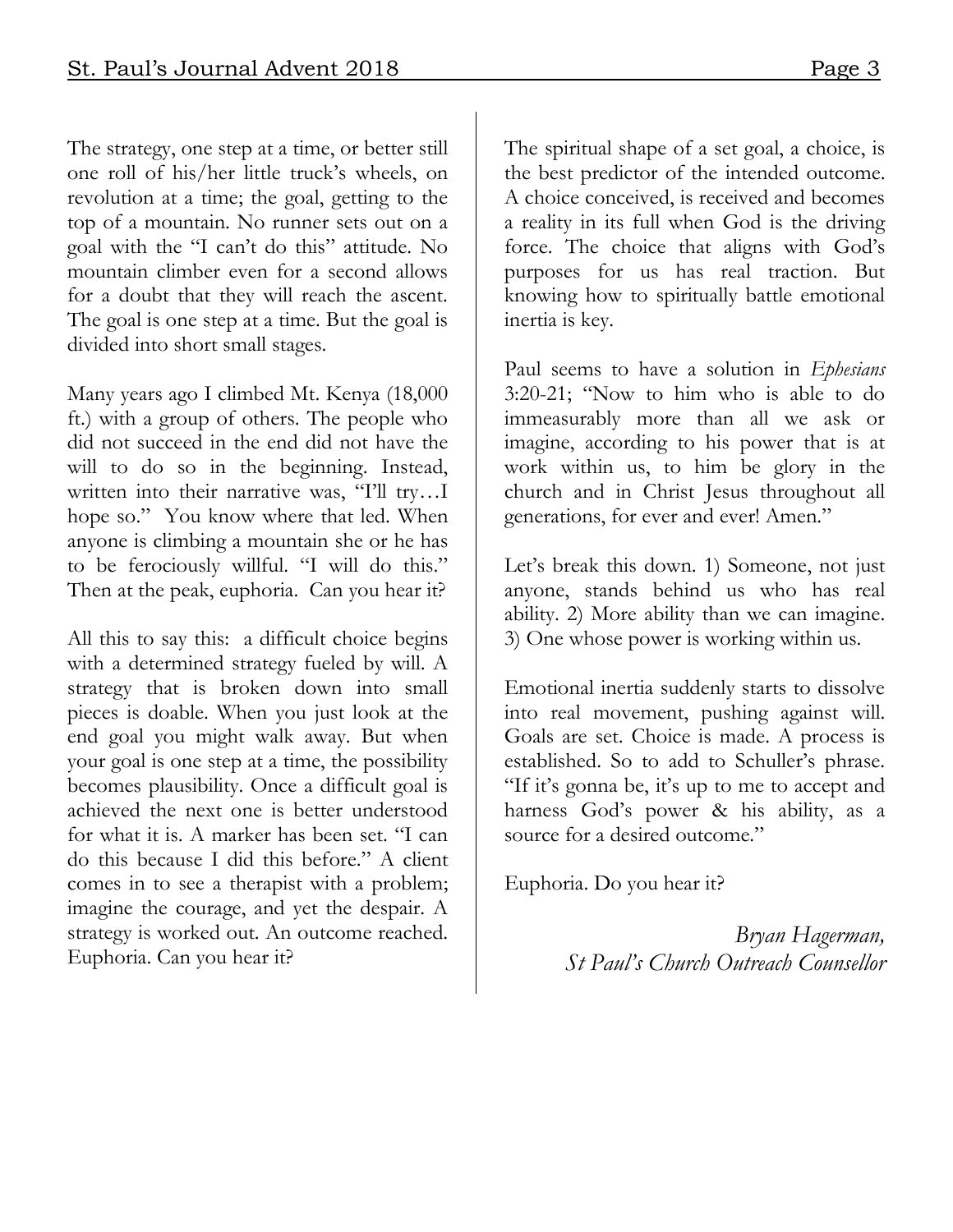## **2018 LIFT Retreat (Ladies In Fellowship Together)**

Every two years in late September, women from all over the Maritimes "retreat" from their full schedules to spend a guided weekend at Bayside Camp in Sambro. From Friday night to Sunday noon, this interdenominational group of ladies spends time in teaching, worship, prayer and fellowship. This year, Hannah Montgomery, an assistant pastor at Central Church in Edinburgh, Scotland, delivered a number of talks on the themes of discipleship and hearing God's voice. And Nicole Mitchell, from Stewiacke, led the worship, as upwards of 140 women joined in song.

This September, nine women from St Paul's had the privilege of attending the weekend: four braved the bunkbeds and camp dining hall while five drove out for the daytime sessions on Saturday. All nine went away feeling enriched and encouraged.

Over the course of the weekend, Mrs. Montgomery, a gifted teacher, encouraged us with the stories of three different Marys in the Gospels. Like the virgin Mary, we are blessed because God's full goodness is with us and God will use us if we are willing and if we believe that God will fulfill His promises. As with Mary Magdalen, whom Jesus meets after his resurrection and sends to tell the disciples, Jesus wants to have a personal encounter with us and send us to do his will. And finally, as the Mary of *John*  12 anoints Jesus feet with her expensive perfume, so we can pour ourselves out in love for Jesus.

Perhaps the most stirring session of the weekend was on Saturday noon when Hannah talked frankly with us about hearing God's voice—about the normalcy of communicating with God and His desire to guide us in our daily lives. "God loves to speak to us," she emphasized, "and we are designed for intimacy with God." Hannah presented us with one model for hearing God's voice: 1) Quiet yourself down. 2) Fix your eyes on Jesus 3) Tune to the Holy Spirit and 4) Write it down. While we do not always hear from God, there are myriad ways we might. She suggested some: Scripture, fellow Christians, gut feelings, internal thoughts, images, dreams, and nature. And she cautioned us to test our perceived messages from God: Does it align with Scripture? Does it point me to Christ? Does it bring peace? Does it edify, encourage, and comfort?

In addition to these sessions, attendees had the opportunity to canoe on the lake, join an exercise time called "Praise Moves", hike in the woods, and participate in healing prayer. There was plenty of lighthearted fun in the way of a dance party and a talent show. And women formed new friendships or made connections over mealtimes.

On Sunday morning, after the final session, women were invited to share at an open mic how Jesus had been working in their lives during the retreat. Stories flowed of God's grace and faithful work in the various lives of women in the Maritimes - in their families, their own lives, and in the lives of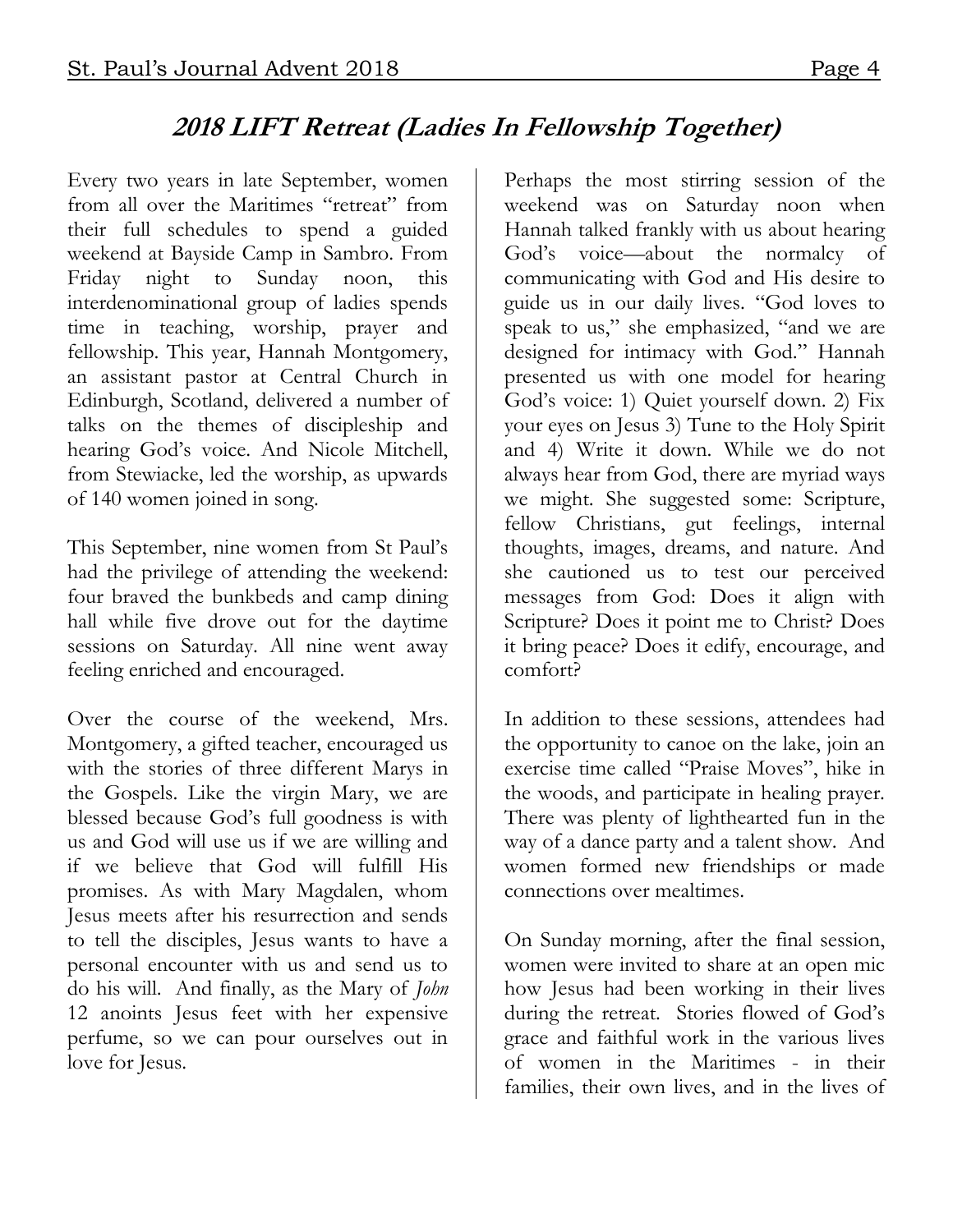their friends and churches. And while it's possible at times to despair at the apparent lack of God in our Atlantic communities, that hour alone was evidence to convince us that God is indeed at work, extending grace and transforming lives.

*Adriel Driver St. Paul's Church Women's Group Co-ordinator*



### **SafeR Church 2013 to 2018 - What Has Happened at St. Paul's?**

In May 2013 Bishop Ron notified parishes they were required to create Parish Prevention and Response Plans, especially in the area of abuse. These plans are part of our *SafeR Church* parish committee work. He encouraged parishes to seize the opportunity to explore in detail the ministry that is happening in the parish, to consider how we train and support all those who are engaged in ministry of any kind, and to determine the ways in which we can make our parishes healthier for everyone.

As stated in the guide provided by the Diocese, the purpose of this work is to create, restore, build, nourish, and sustain communities of trust and trustworthy communities in our parishes and diocese to create SafeR Church for everyone, by taking active measures to prevent and respond to the threat of:

• all forms of abuse—sexual, physical, spiritual, psychological, emotional, etc. including bullying and harassment;

• committed by anyone involved in our parishes and diocese—children, youth, adults, seniors, men, women, laypeople, and clergy

• committed against anyone involved in our parishes and diocese—children, youth, adults, seniors, men, women, laypeople, and clergy.

Specific requirements were established by: [EcclesiasticInsuranceivictoriaLhawkins@hot](mailto:EcclesiasticInsuranceivictoriaLhawkins@hotmail.com) [mail.com.](mailto:EcclesiasticInsuranceivictoriaLhawkins@hotmail.com)

Following the *SafeR Church* How-To Guide, the process started at St. Paul's in 2013, first led by Bonnie Skerritt. Acknowledging that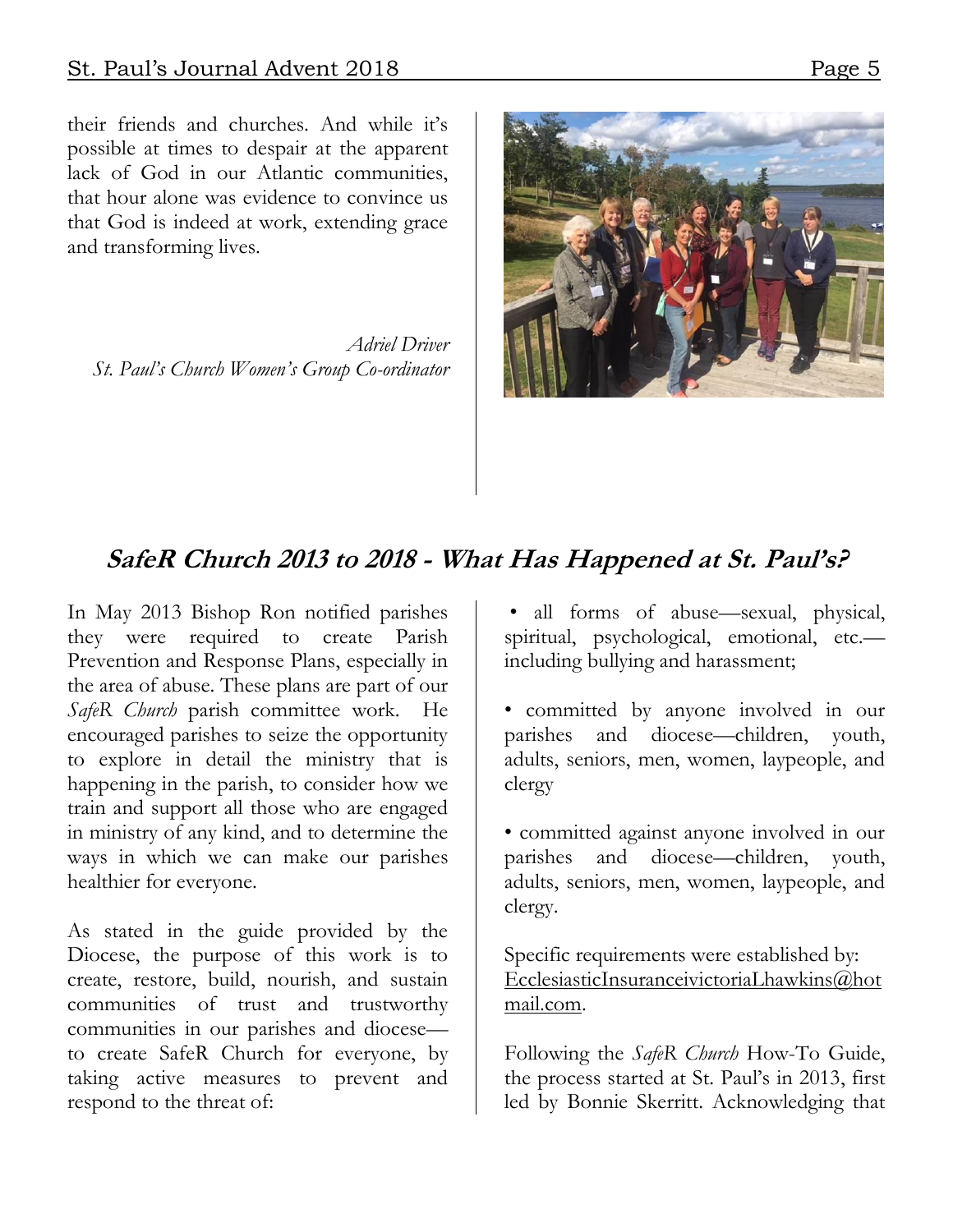the plan was a means to an end, not an end in itself, in 2014 a *SafeR Church* Committee was formed and has been chaired by Isobel MacPherson. Under its leadership and in collaboration with volunteers from the following ministries, governance audits and action plans have been completed: Children and Youth ministries, Fish Coffee House ministry, Rector's Outreach Lunch ministry and Chancel Guild.

Recently, audits were expanded to include the following ministries and action plans are under construction for: The Parish Lunch, Women's Faith and Fellowship, Create Space Art Outreach, and Outreach Volunteer Counselling.

After detailed review and discussion regarding challenges and opportunities across the work of each ministry, a number of actions which can have immediate benefits were implemented promptly.

Notable examples include the following:

1. A workshop training session for food handling, based on the NS Provincial Guide for Safe Food Handling was arranged for parishioners.

2. Hand washing posters are displayed in the kitchen and wash rooms in the Church and the Parish House.

3. Chancel Guild members wear gloves when handling vessels and communion bread. A hand sanitizer is applied when assisting during communion.

4. A fast washing high temperature dishwasher has been installed as backup for the Rector's Lunch, Parish Lunches, and other catered events.

5. Procedures have been put in place for the Summer Guides regarding safety issues which may occur while on duty.

6. CPR and First Aid Training is provided to our Summer Guides and office staff.

7. An AED (automated external defibrillator) was installed near the First Aid Kit on the wall outside the office. It is registered with the province

8. All employees and volunteers in contact with children and vulnerable adults are required to have a Police Records Check and Vulnerable Records Check.

9. An in-service on Abuse Prevention, Detection and Response was offered to staff and volunteers working with children, youth and vulnerable adults.

10. Guidelines based on Diocesan standards were prepared to describe minimum numbers of leaders required where events include children, youth or vulnerable adults.

11. Repairs to promote Fire Safety were completed at Parish House. Yearly fire drills are scheduled.

12. A sanitation process is in place for all toys and areas used by the children.

13. An Incident Investigation Procedure Form and Incident Reporting Form are being developed.

The purpose of *SafeR Church* is:

• to create, restore, build, nourish, and sustain communities of trust in our parishes and diocese.

• to create a safer Church for everyone, by taking active measures to prevent and respond to the threat of all forms of abuse sexual, physical, spiritual, psychological, emotional, etc.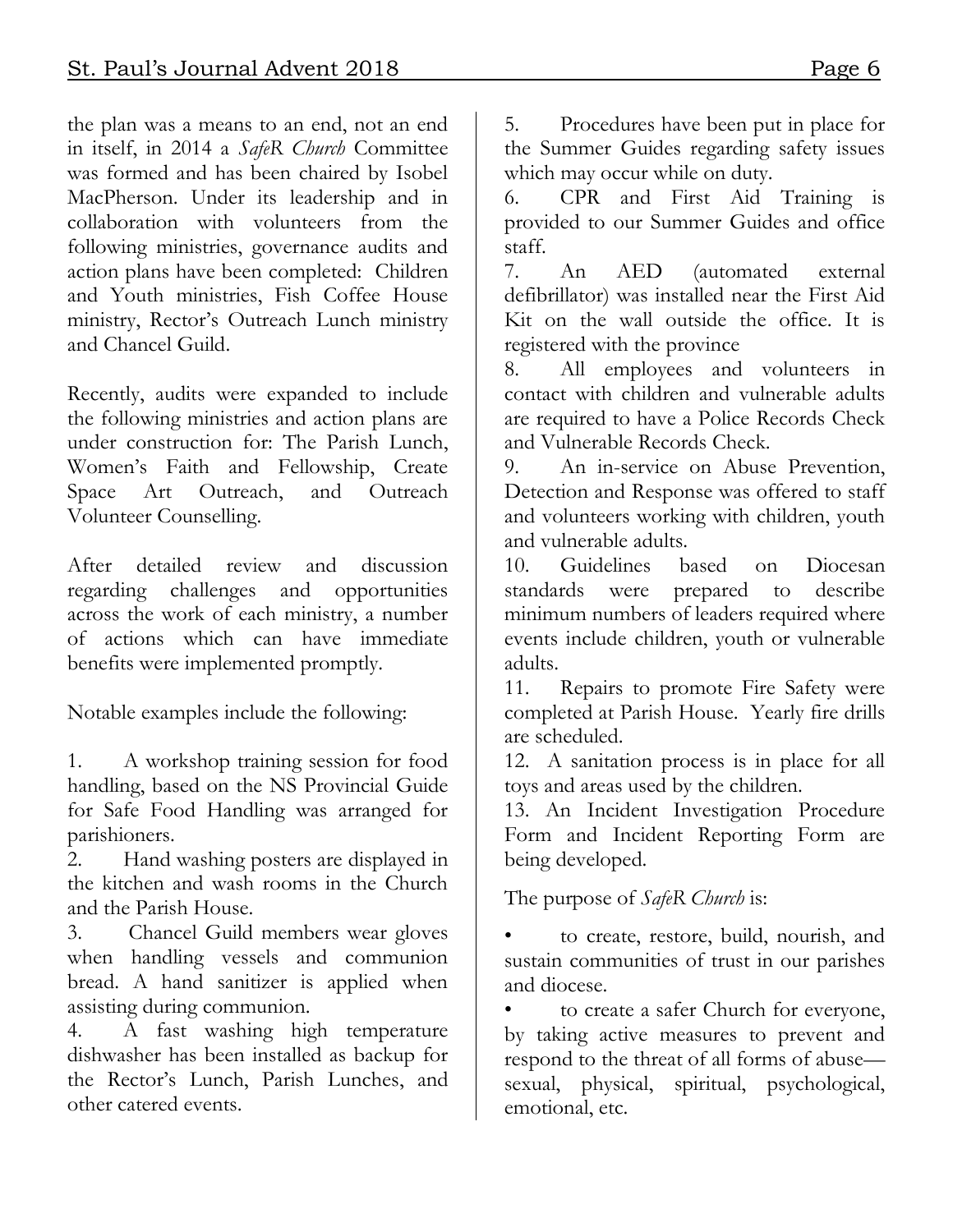to include bullying and harassment, committed by anyone involved in our parishes and diocese—children, youth, adults, seniors, men, women, laypeople, and clergy against anyone involved in our parishes and diocese—children, youth, adults, seniors, men, women, laypeople, and clergy.

The work of creating SafeR Church for all is ongoing in every parish throughout the diocese. Being part of the St Paul's *SafeR Church* committee is an opportunity for

intense learning, fellowship and service to our church family. \*If you have a heart for this kind of work please contact the Wardens for more information.

**\*New committee members are needed to keep up the pace of this work at St. Paul's.**

*Submitted by Isobel McPherson; Maureen White; Julia Atkins; & Margaret Bateman Ellison. Some members of the St. Paul's SafeR Church Committee*

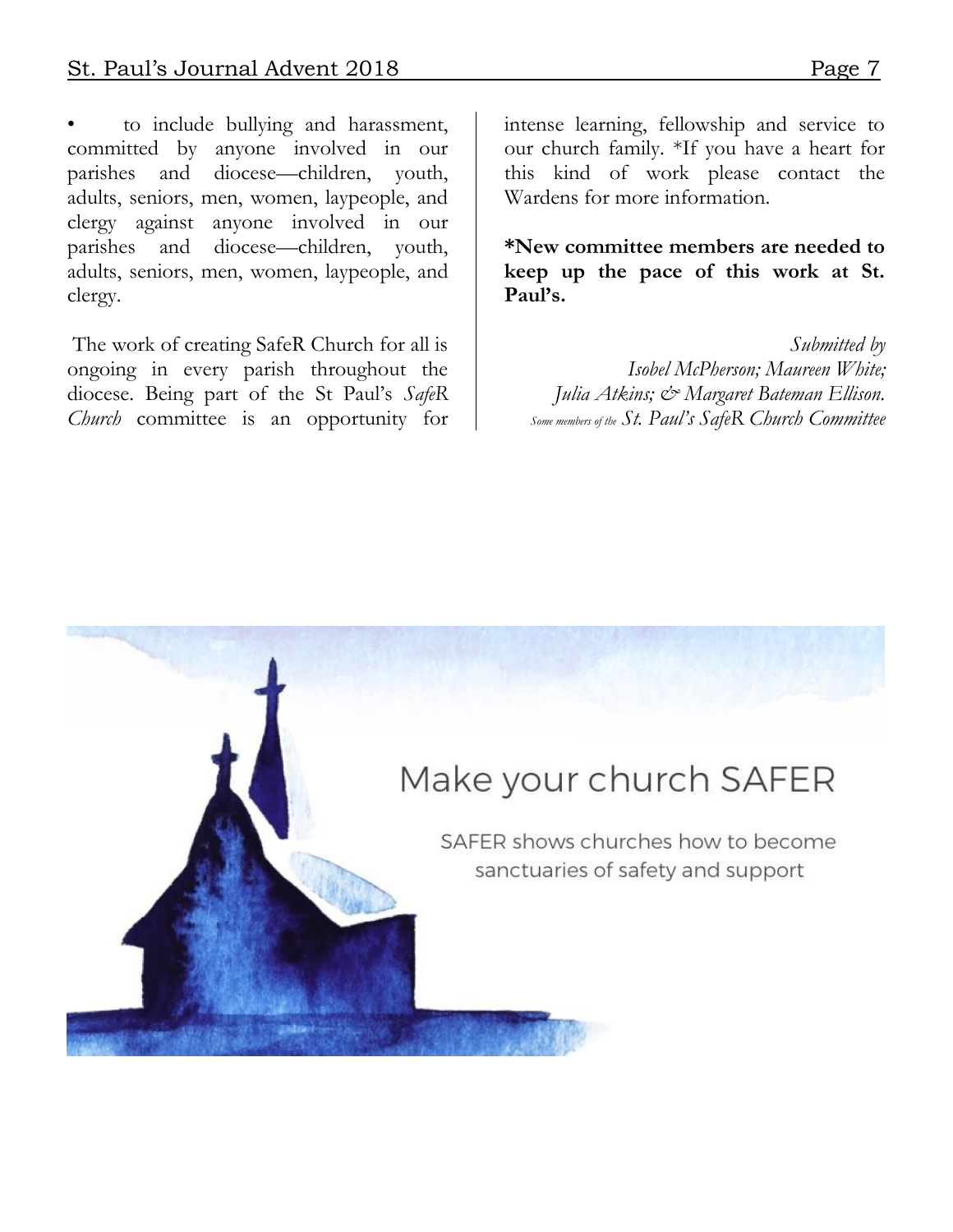## **Beyond the Chancel Steps: Symbols of Advent**

Advent is a time of *expectation* and *hope* in the Church year. Over many years, Christians have embraced symbols that prompt us to remember why Jesus came at Christmas. The liturgical colour purple in Anglican, Lutheran, and Roman Catholic worship in North America signifies the season of Advent, a season of preparation for the coming of Christ, both the 'first' and 'second' coming. Throughout history purple has been the colour of royalty and so the colour is used in Advent to welcome the coming of Christ the King, the one come to 'set things right' to execute justice wherever it is lacking in in individuals and social settings and between communities.

Purple is present in Advent at St. Paul's in the vestments worn, the paraments, as well as candles in the Advent wreath. This year our new purple paraments, which were consecrated last Spring in memory of Chancel Guild members, will be used for the first time. Lectern, pulpit, and prayer desk hangings will be new as will the markers for the Bible, the communion table Prayerbook, chalice veil, burse, and priest's stole. In addition, communion table frontlets were included in the new set of purple paraments. They will be placed each week on the communion table being used so are alternated depending on whether it is a *Book of Common Prayer* or *Book of Alternative Services* Eucharist.

Unlike some other churches, St. Paul's has not used a full frontal and super frontal on the stationary table and now the new frontlets provide liturgical colour for both our communion tables but do not hide the meaningful words carved on each table.

Each Sunday in Advent the children at St. Paul's light candles in the Advent wreath. Many of us also have wreaths to light at home. Did you know the custom originated in Germany in 1839 when a Lutheran minister working at a children's mission created a wreath out of a wagon wheel? It had 20 red candles and four white ones so one could be lit each day from December 1st until December 24<sup>th</sup>.

The custom has evolved and today at St. Paul's, as in many other churches and homes, an evergreen wreath with five candles is a very visible Advent symbol. The *circle of the wreath* symbolizes God's unending love leading to eternal life. The *real greening* is a symbol of life in the midst of winter and death. While the *candles* each have a specific meaning. Hence throughout Advent each candle provides something specific to reflect upon: Here is one popular explanation among others.

1. **HOPE** - The purple **Prophet's** Candle relates to Isaiah waiting hopefully for the Messiah.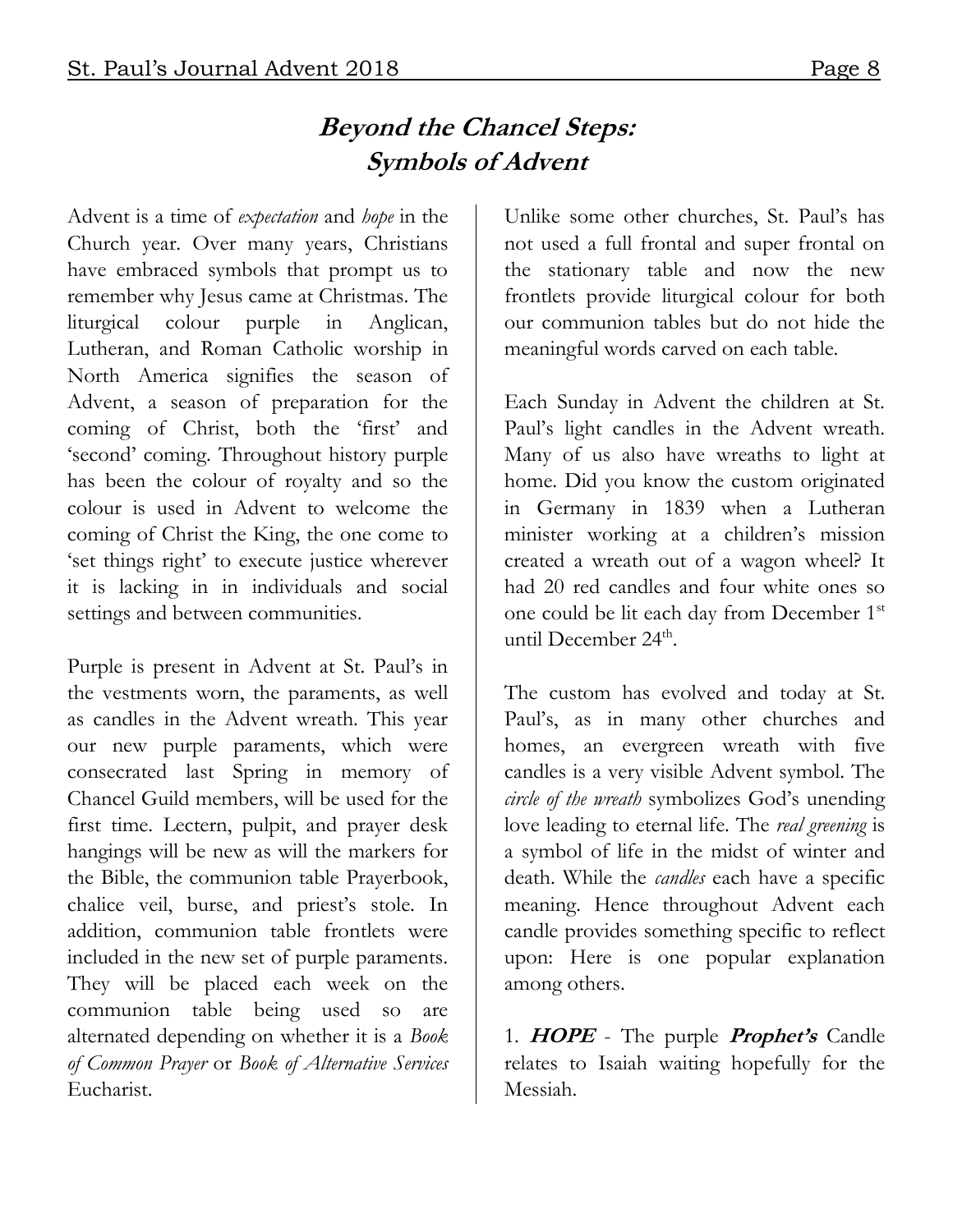2. **FAITH** - The purple **Bethlehem** Candle symbolizes Micah foretelling the Messiah would be born in Bethlehem.

3. **JOY** - The pink **Shepherd's** Candle because the angels told the shepherds, with great joy, that Jesus had come for humble, unimportant folks like them.

4. **PEACE** - The third purple candle known as the **Angel's** Candle because angels announced Jesus had come to bring us peace and closer to God and each other.

Finally, on Christmas Day the white **CHRIST** candle is lit to commemorate Christ's birth, **LIGHT** and **PURITY.** 

Then all five candles are lit throughout the 12 days of Christmas.

If anyone is interested, Laura Richie recently provided the following information:

*Advent Wreath and Candles: Understanding the Meaning, History and Tradition* (Just go to: *crosswalk.com*)

> *Margaret Bateman Ellison, Chancel Guild Co-Director*

Thank you to '**Charles' & Vern's Flower Salon'** for another lovely Advent Wreath again this year!



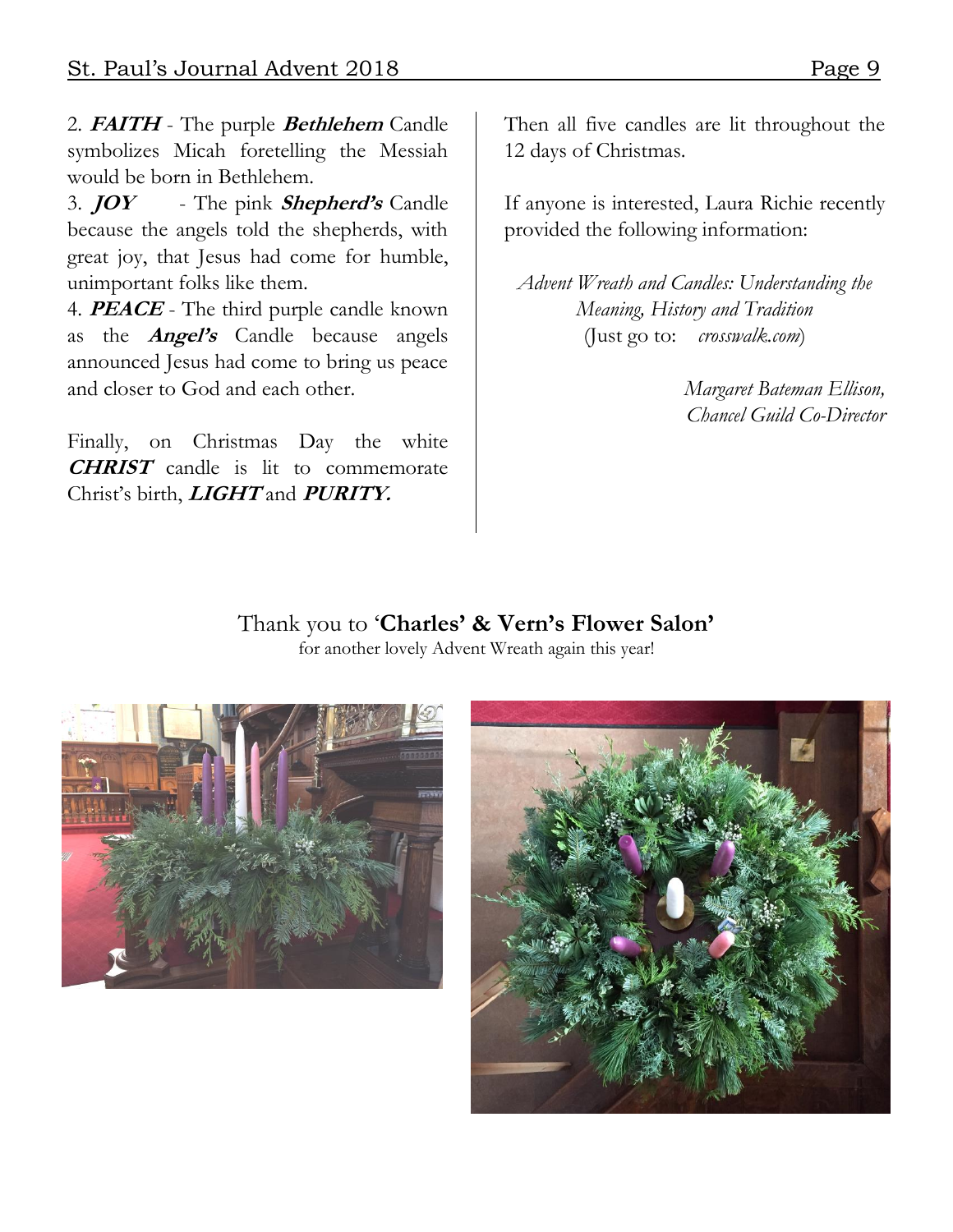#### St. Paul's Journal Advent 2018 Page 10

**St. Paul's Church, Halifax:** *Sunday and Holy Day Liturgies & Readings* **Thanksgiving Sunday 2018–Lent I 2019** 

| 7 October                           | Thanksgiving Sunday White                 | 10 am BCP         |                                                             |                                   | All-Ages Eucharist & Gospel Story        |
|-------------------------------------|-------------------------------------------|-------------------|-------------------------------------------------------------|-----------------------------------|------------------------------------------|
| Deuteronomy 26:1-13                 | Psalm 100                                 |                   | Philippians 4:4-9                                           | John 6:25-35                      |                                          |
| 14 October                          | Pentecost 21 Green 10 am                  |                   | <b>BAS</b> Eucharist                                        |                                   |                                          |
| Job 23.1-17                         | Psalm 22                                  |                   | Hebrews 4.12-16                                             | Mark 10.17-31                     |                                          |
| 21 October                          | <b>Pentecost 22</b> Green 10 am           |                   | <b>BCP</b> Eucharist                                        |                                   |                                          |
| Job 38.1-41                         | Psalm 104                                 |                   | Hebrews 5.1-6.3                                             | Mark 10.35-45                     |                                          |
| 28 October                          | <b>Pentecost 23 Green</b>                 | $10 \text{ am}$   | <b>BAS</b> Eucharist                                        |                                   |                                          |
| $Job 42.1 - 17$                     | Psalm 34                                  |                   | Hebrews 7.23-28                                             | Mark 10.46-52                     |                                          |
| 4 November                          | <b>All Saints' Sunday White</b>           | $10 \text{ am}$   | BCP                                                         | All-Ages Eucharist Kid's Activity | Parish Lunch                             |
| Isaiah 25.6-9                       | Psalm 24                                  |                   | Revelation 21.1-6                                           | John 11.32-44                     |                                          |
| 11 November                         | <b>Pentecost 25 Green</b>                 | $*9$ am           | <b>BAS</b> Eucharist                                        |                                   | *Grand Parade Remembrance Day            |
| Ruth 1.1-18; 3.1-2; 4.13-22         | Psalm 127                                 |                   | Hebrews 9.11-28                                             | Mark 12.38-44                     |                                          |
| 18 November                         | <b>Pentecost 26 Green</b>                 | $10 \text{ am}$   | <b>BCP</b> Eucharist                                        |                                   |                                          |
| I Samuel 1.4-20                     | Psalm 16                                  |                   | Hebrews 10.11-25                                            | Mark 13.1-8                       |                                          |
|                                     |                                           |                   | <b>BAS</b> Eucharist                                        |                                   |                                          |
| 25 November<br>II Samuel 23.1-7     | <b>Reign of Christ White</b><br>Psalm 132 | $10 \text{ am}$   | Revelation 1.4-8                                            | John 18.33-37                     |                                          |
|                                     |                                           |                   |                                                             |                                   |                                          |
| 3 December<br>Jeremiah 33.14-16     | <b>Advent Sunday Purple</b><br>Psalm 25   | $10 \text{ am}$   | <b>BCP Litany &amp; Eucharist</b><br>I Thessalonians 3.9-13 | Luke 21.25-36                     | Parish Lunch                             |
| 9 December                          | <b>Advent 2</b> Purple                    |                   | 10 am BAS Eucharist                                         |                                   |                                          |
| Malachi 3:1-4                       | Luke 1:68-79                              |                   | Philippians 1:3-11                                          | Luke 3:1-6                        |                                          |
| 16 December                         | <b>Advent 3</b> Purple                    |                   | 10 am BCP Eucharist                                         |                                   |                                          |
| Zephaniah 3:14-20                   | Isaiah 12:2-6                             |                   | Philippians 4:4-7                                           | Luke 3:7-18                       |                                          |
| 23 December                         |                                           |                   | 10 am BAS Eucharist                                         |                                   |                                          |
| Micah 5:1-4                         | <b>Advent 4</b> Purple<br>Luke 1:46b-55   |                   | Hebrews 10:5-10                                             | Luke 1:39-55                      |                                          |
|                                     |                                           |                   |                                                             |                                   |                                          |
| 24 December                         | <b>Christmas Eve White</b>                |                   | 4 pm +BAS Family Nativity Eucharist                         |                                   | 7 pm * BCP Choral Eucharist.             |
| *Isaiah 52:7-10                     | *Psalm 98                                 |                   | $*Hebrews$ 1:1-12                                           | $*John 1:1-14$                    |                                          |
| 25 December                         | <b>Christmas Day White</b>                | $10 \, \text{am}$ | $+BAS Eucharist$                                            |                                   |                                          |
| $+Isaiah$ 9.2-7                     | $+Ps$ alm 96                              |                   | $+ Titus 2:11-14$                                           | $+L$ uke 2:1-20                   |                                          |
| 30 December                         | <b>Christmas 1 White</b>                  | $10 \, \text{am}$ | Eucharist                                                   | <b>BCP</b>                        |                                          |
| I Samuel 2:18-20, 26                | Psalm 148                                 |                   | Colossians 3:12-17                                          | Luke 2: 41-52                     |                                          |
| 6 January                           | Epiphany White 10 am                      | <b>BAS</b>        |                                                             |                                   | <b>All-Ages Eucharist Kid's Activity</b> |
| Isaiah 60.1-6                       | Psalm 72.1-14                             |                   | Ephesians 3.1-12                                            | Matthew 2.1-12                    |                                          |
| 13 January                          | <b>Baptism of the Lord White</b>          | $10 \,$ am        | <b>BCP</b> Eucharist                                        |                                   |                                          |
| Isaiah 43.1-7                       | Psalm 29                                  |                   | Acts 8.14-17                                                | Luke 3.15-22                      |                                          |
| 20 January                          | <b>Epiphany 2</b> Green                   | $10 \, \text{am}$ | <b>BAS</b> Eucharist                                        |                                   |                                          |
| Isaiah 62.1-5                       | Psalm 36                                  |                   | I Corinthians 12.1-11                                       | John 2.1-11                       |                                          |
| 27 January                          | <b>Conversion of St. Paul White</b>       | $10 \,$ am        | <b>BCP</b> Eucharist                                        |                                   | Parish Lunch                             |
| Acts 26.9-23                        | Psalm 67                                  |                   | Galatians 1.11-24                                           | Matthew 10.16-22                  |                                          |
|                                     |                                           |                   | <b>BAS</b> Eucharist                                        |                                   |                                          |
| 3 February<br>Jeremiah 4.1-10       | <b>Epiphany 4 White</b><br>Psalm 71       | $10 \text{ am}$   | I Corinthians 13.1-13                                       | Luke 4.21-30                      |                                          |
|                                     |                                           |                   | <b>BCP</b> Eucharist                                        |                                   |                                          |
| 10 February<br><i>Isaiah 6:1-13</i> | <b>Epiphany 5</b> Green<br>Psalm 138      | $10 \text{ am}$   | I Corinthians 15:1-11                                       | Luke 5:1-11                       |                                          |
|                                     |                                           |                   |                                                             |                                   |                                          |
| 17 February                         | <b>Epiphany 6</b> Green<br>Psalm 1        | $10 \,$ am        | <b>BAS</b> Eucharist                                        |                                   |                                          |
| Jeremiah 17.5-10                    |                                           |                   | I Corinthians 15:12-20                                      | Luke 6.17-26                      |                                          |
| 24 February                         | <b>Epiphany</b> 7 Green                   | $10 \, \text{am}$ | <b>BCP</b> Eucharist                                        |                                   |                                          |
| Genesis 45.1-15                     | Psalm 137                                 |                   | I Corinthians 15:38-50                                      | Luke 6.27-38                      |                                          |
| 3 March                             | <b>Epiphany 8</b> Green                   | $10 \, \text{am}$ | <b>BAS</b> Eucharist                                        |                                   | AGM & Parish Lunch                       |
| Isaiah 55.1-10                      | Psalm 92                                  |                   | I Corinthians 15:51-58                                      | Luke 6.39-49                      |                                          |
|                                     |                                           |                   |                                                             |                                   |                                          |
| 6 March                             | <b>Ash Wednesday Purple</b>               |                   | 11 am BCP Eucharist & Ashes                                 |                                   | 6.30 pm *BAS Eucharist & Ashes           |
| $*$ <i>[oel 2:1-2, 10-17</i>        | $*P_{salm} 51.1 - 18$                     |                   | *II Corinthians 5:20–6:10                                   | *Matthew 6:1-8; 16-21             |                                          |
| 10 March                            | Lent I Purple                             | $10 \, \text{am}$ | <b>BCP</b> Eucharist                                        |                                   |                                          |
| Deuteronomy 26.1-11                 | Psalm 91                                  |                   | Romans 10.8b-13                                             | Luke 4:1-13                       |                                          |

2018 Special Event: Christmas on the Grand Parade Monday 10 December 7.00 pm; 2019 Looking Ahead: Holy Week 14 April (Palm Sunday) to 21 April (Easter)